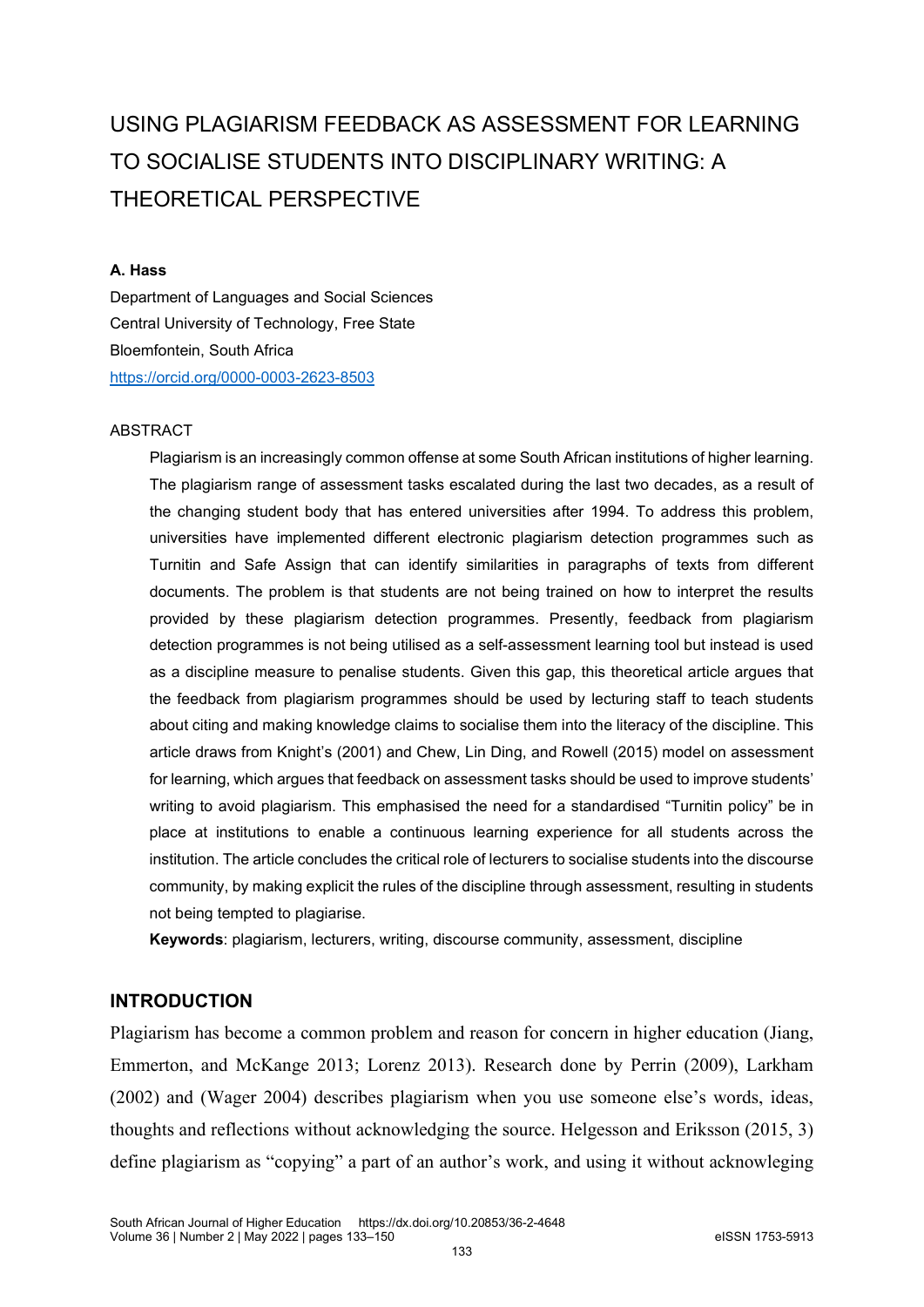that the work has been borrowed. Most students entering the university are expected to confirm to the writing conventions of the discipline and the university in general. For students to be awarded with academic qualifications, they need to demonstrate an adequate degree of achievement and ability through formative assessment and examinations. Consequently, students are expected to submit assessment tasks that meet the assignment criteria and specifications which are assessed by a lecturer to check if the task has met the required standard (Culwin and Lancaster 2001, 36–41). Students in general struggle to master the type of academic writing required at university level, as their schooling experiences have not prepared them adequately in this regard. The adoption of English by universities for teaching and learning purposes makes it hard for students to exhibit the ability to write in their own words, as they are second or third language speakers. In order for students to cope with the demands of writing expected at higher education, students often resort to plagiarism.

According to Sagoro (2013), most unversities have put forward prevention initiatives to enhance the institutional quality process, and to merge the supervision of the institution and academic staff. Whether this in fact happens or not, dishonest behaviours can be detected if an institution has strict rules and principled guidelines in place. The significant increase of available information on the internet with easy access for students has resulted in a growing temptation for students to download materials from websites, adapt it as much as possible, and to submit it as their own work (Culwin and Lancaster 2001). In addition, students are under severe pressure from classmates, family, and teachers to compete for grants, admissions, and a space in the job market (Šprajc et al. 2017).

Consequently, some students view education as a step in the ladder to success, and not as a continuous process which is valuable. Given this viewpoint on education, students tend to become more focused on the results of their assessment tasks, while neglecting the skills and knowledge they acquire during the process. Plagiarism takes on different forms and identities within institutions. According to Brown and Janssen (2017), there are many dominant ideologies that shape and guide plagiarism practices within an institution.

These ideologies include student writers who seek assistance from support staff in writing and e-learning centres to do a plagiarism check; how students interpret the results from the plagiarism detection programmes; and their grasp of reducing the plagiarism extend in their work independently. These factors enlighten the need for the plagiarism practices adopted by institutions. Given South Africa's history of a socially hierarchical higher education system where access to university was only meant for a few elites, these institutional structures have created explicit challenges exclusive to our post-apartheid background. Therefore, higher education institutions and the students studying at them are more diversified, which eventually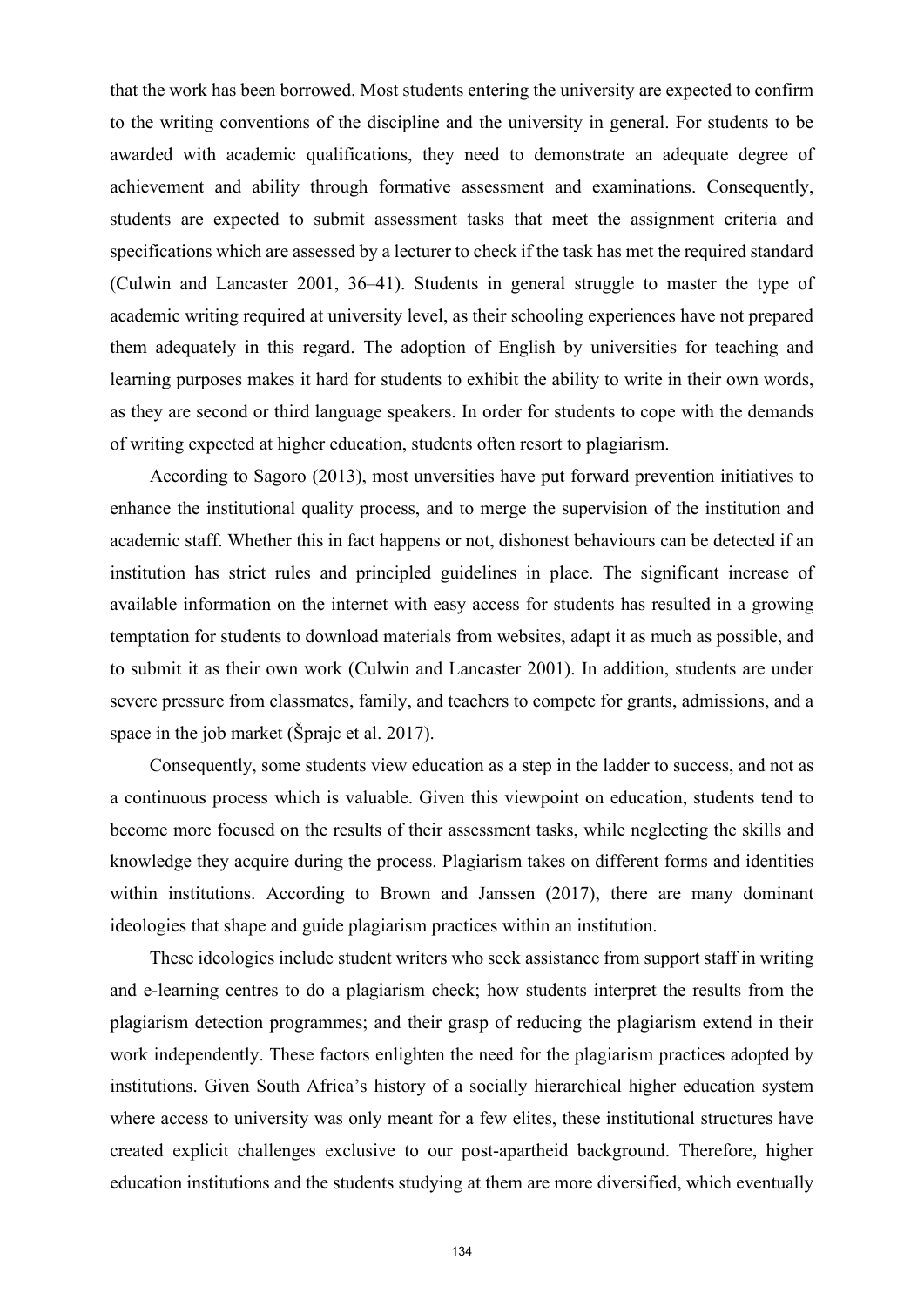informs the contexts in which these students are learning. Hence, new approaches to student academic support are needed.

The hypothesis of this article is that when students are actively engaged during classes on the expectations of disciplinary writing, it gives them access to the rules of disicplinary writing conventions on how to think and write in their disciplines. By equpping students with such literacy practices, they are more likely to avoid plagiarism.

Firstly, this article will briefly discuss the dominant culture and notions around plagiarism that inform plagiarism practices and pedagogies prevailing at universities. Secondly, the article attempts to examine the practicality of rethinking assessment task design practices that will embrace innovative and critical thinking amongst students to avoid plagiarism. Thirdly, the adoption of a socially contructed approach to replace the decontexualised model will be contexualised, where students are not alienated from the social context in which teaching and learning occurs. This article will consequently give evidence of how reimagining assessment task design for learning purposes, and guiding academic staff during assessment tasks on the requirements of subject discipline writing, can deter plagiarism.

## **PROBLEM STATEMENT**

With the ever-growing resources available online, students are tempted to plagiarise more easily. There are many reasons why students resort to plagiarism. The most common remains the lack of guidance by lecturers on how to avoid plagiarism. Students are not made aware of plagiarism and its consequences from the onset in the classroom, but are often punished severly later when they are found guilty of such an offense. Subject lecturers often do not make students aware of good academic and writing practices to apply when they are conducting research for an assignment. This article aims to examine the hiatus that exists in giving explicit instructions and explaining the rules to students with regards to what referencing styles and evidence are acceptable by the discipline.

Although plagiarism detection software is used by universities to reduce plagiarism, such programmes are often only available at student support structures such as libraries, writing centres and e-learning technology units.

Students are expected to take their assignments to such units to check for plagiarism, and to request assistance from staff to reduce the plagiarism extent of an assignment. Due to these assumptions, it becomes easier to frame plagiarism attempts as a crime instead of teaching it as morally wrong, and emphasising the importance of academic integrity, and thus informing our pedagodical practices. The danger in framing plagiarism attempts as a crime at instituions is that the teaching element is sometimes lost, instead of regarding it as a skills set to be taught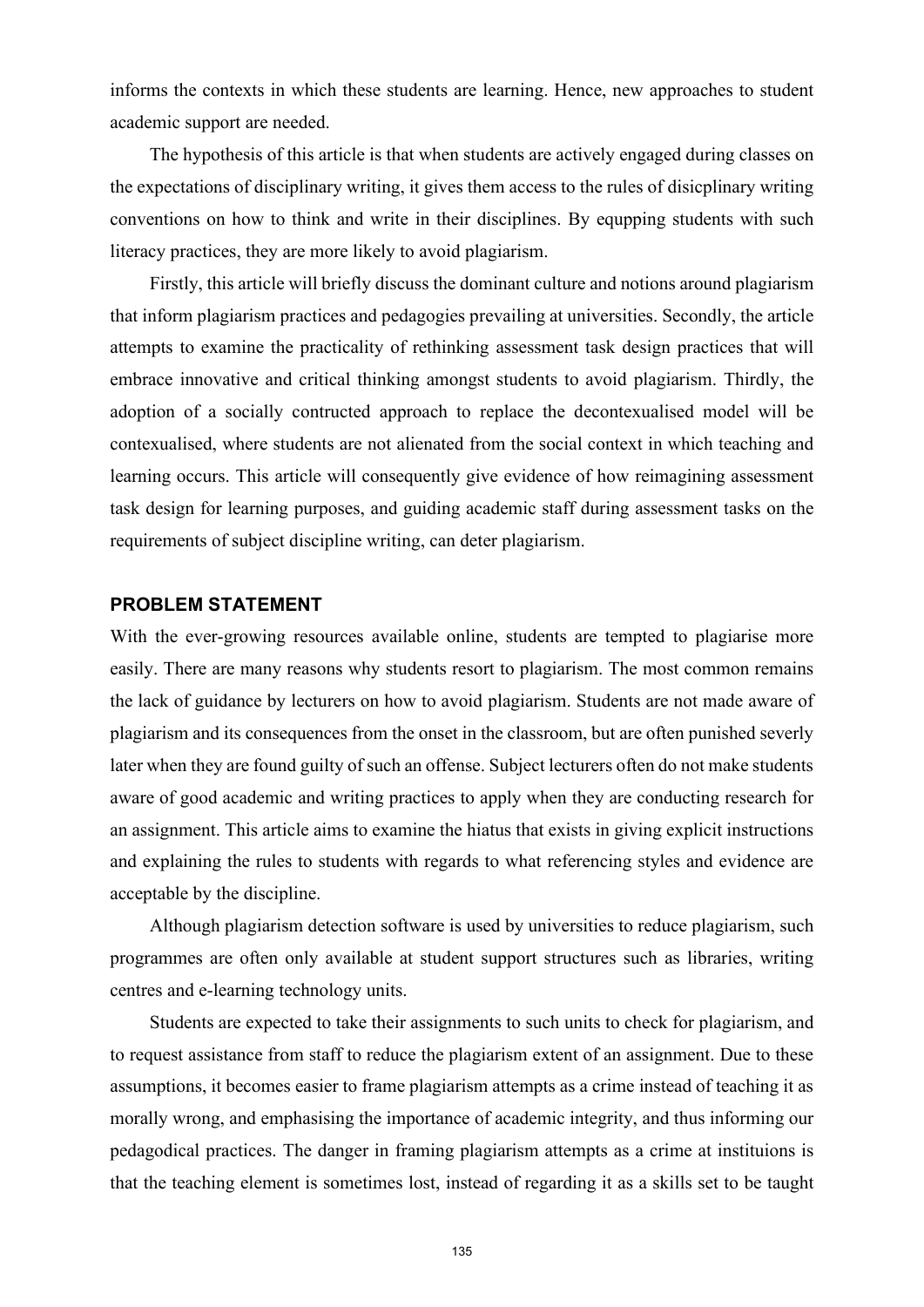and learned (Blum 2010). Given this gap, this article argues that support staff are not discipline specialists, and would not know what are considered as acceptable knowledge claims in the different disciplines, and might therefore advise students wrongly.

#### **METHODOLODY**

This article draws from a theoretical stance which involves a literature review method that will be conducted by analysing related research that was previously conducted. The research by Wacker (1998) found that a theoretical article depends largely on conceptual definitions, explanations, simulations and field limitations, and provides a framework for analysis to contribute to the body of knowledge in the field. This article seeks to draw from concepts literature and the researchers' own expecriences and reflections to develop a more in-depth understanding of the lack of guidance and teaching provided by academic staff on how to avoid plagiarism. The article aims to examine this gap, and to provide solutions on how subject lecturers can assist students by including plagiarism education in the assessment process.

# **LITERATURE REVIEW**

#### **Dominant culture and ideologies informing plagiarism practices at universities**

Due to the significant increase in plagiarism attempts by students, most universities have taken plagiarism seriously. Universities are now compelled to update and implement their antiplagiarism policies. Such policies differ from "*reactive policies*" (this occurs when plagiarism is regarded as a severe academic offense when it occurs, but not aggressively pursued), to "*proactive policies"* (this occurs when institutions seriously attempt to reduce plagiarism through technical and other means).

Pro-active policies dictate that institutions are not allowed to issue the same assignment specifications each year. They need to research the content matter to ensure that model essays are not available on websites, whilst necessitating drafts of submissions to limit the chances for students to plagiarise (Culwin and Lancaster 2001, 36–41). It remains a challenge for most institutions to substitute an active policy with a proactive one to diminish the apparently rising culture that makes academic dishonesty acceptable in academic institutions. This means that standards across universities are not equal, and students would want to move to an institution where the rules and consequences are more relaxed. The availability of online resources 24 hours and seven days of the week enables a wealth of information, which can lead to great confusion amongst students.

According to Motala (2017) students have raised concerns that plagiarism might happen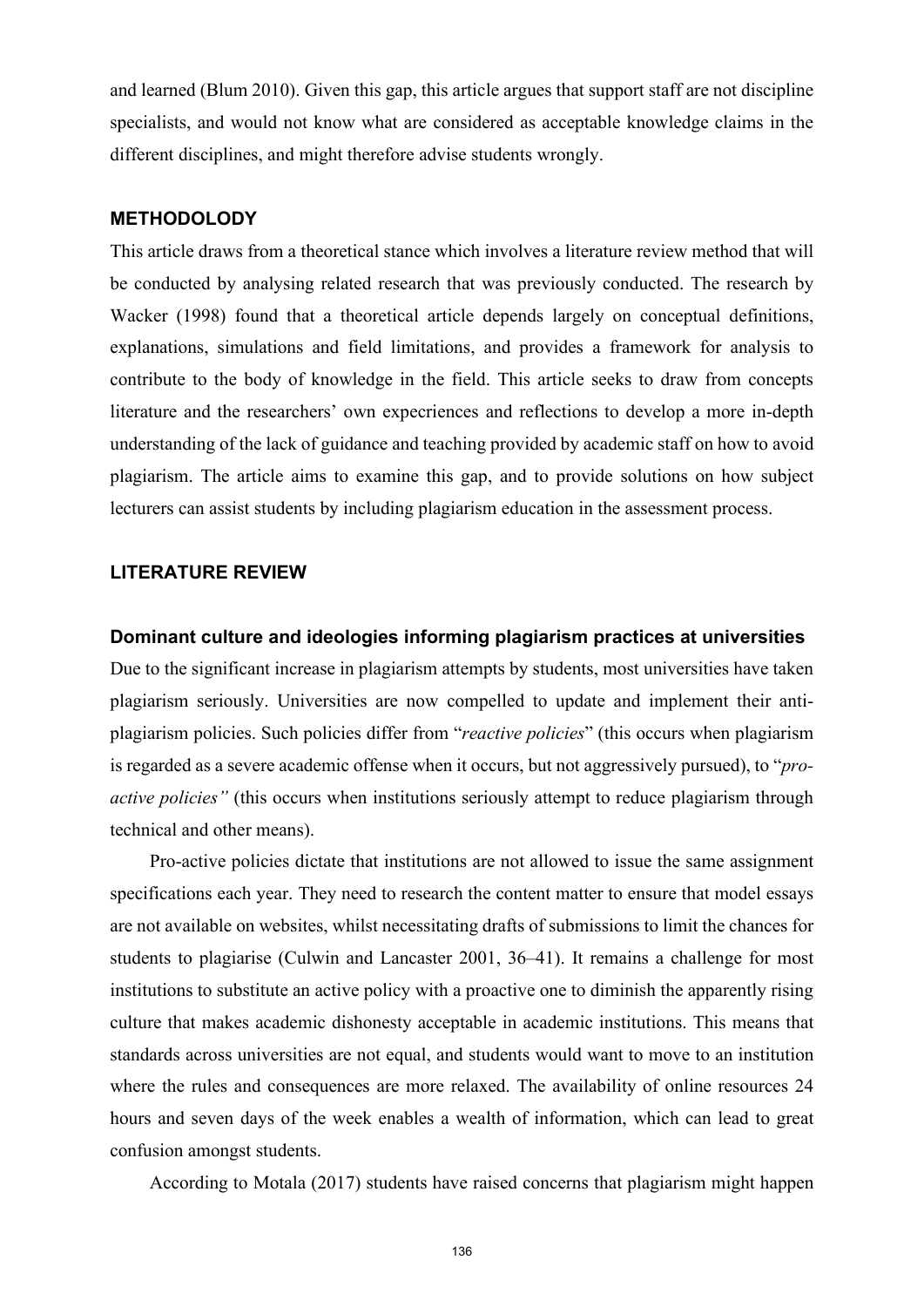by accident because of their inexperience and uncertainty regarding referencing and might reference incorrectly without being aware of it. To eradicate the problem, Ashworth, Bannister, and Thorne (1997) empahasise the importance for lecturers to judge the severity of plagiarism and dishonesty with delibetate intention to cheat for considerable gain being regarded as more serious than cheating unintended. This article therefore advocates the critical role of lecturers in teaching students how to distinguish between ethical and unethical academic behaviour, given the plethora of information available. One common practice adopted by higher education institutions is that plagiarism should be taught by support staff such as writing centre practitioners, and this is where I position my contribution to the dialogue on the dominant culture that informs plagiarism practices at universities. The role of lecturers in the instruction of literacy skills which includes reading and writing in a subject discipline has always been downplayed. Mgqwashu (2009; 2016) point out that literacy practices or "ways of being" are not made explicit and open for students to critique but are rather imposed on their identity. The article by Evering and Moorman (2012) on rethinking plagiarism in a digital age emphasises that one of the most common causes for plagiarism is the rise in the available sources, and the fact that students are not always clear regarding the correct usage of information.

The inexplicitness of plagiarism in academia is compared to a "code" that students are supposed to crack, but no one mentions it to them that it exists, or explains to them how it works (McKenna 2012). In addition to the above, this article argues that the rules of the discipline should explicitly be taught by the subject lecturers, such as what type of information and references are accepted by the discipline to back up an argument. This confirms the findings by Šprajc et al. (2017) that the overflow of online resources, without exact specified authorship, could be one of the main challenges, causing students to struggle to determine what information to use, and what not to use. Contrary to the preceding notions, Carrol (2002) highlights other reasons for plagiarism, such as the growing number of students assigned per lecturer, the burden for high evaluations, poor time management, and the discontent of students with their learning (Carrol 2002). This argument was also supported by various studies (Ashworth et al. 1997) that confirmed that overcrowded classes together with limited contact with lectures often result in unethical academic behaviour. Given the above viewpoints, it becomes apparent that lecturers are overwhelmed with large classes, with very limited lecturing time to teach writing skills and discuss expectations related to assessment tasks.

This emphasises the largely adopted practice within institutional contexts of overburdening academic staff with responsibilities, with no time to teach soft skills, and only focusing on content delivery. Student writers also have their own ideologies and perceptions as far as plagiarism is concerned. A large body of researchers (Ashworth et al. 1997; Childers and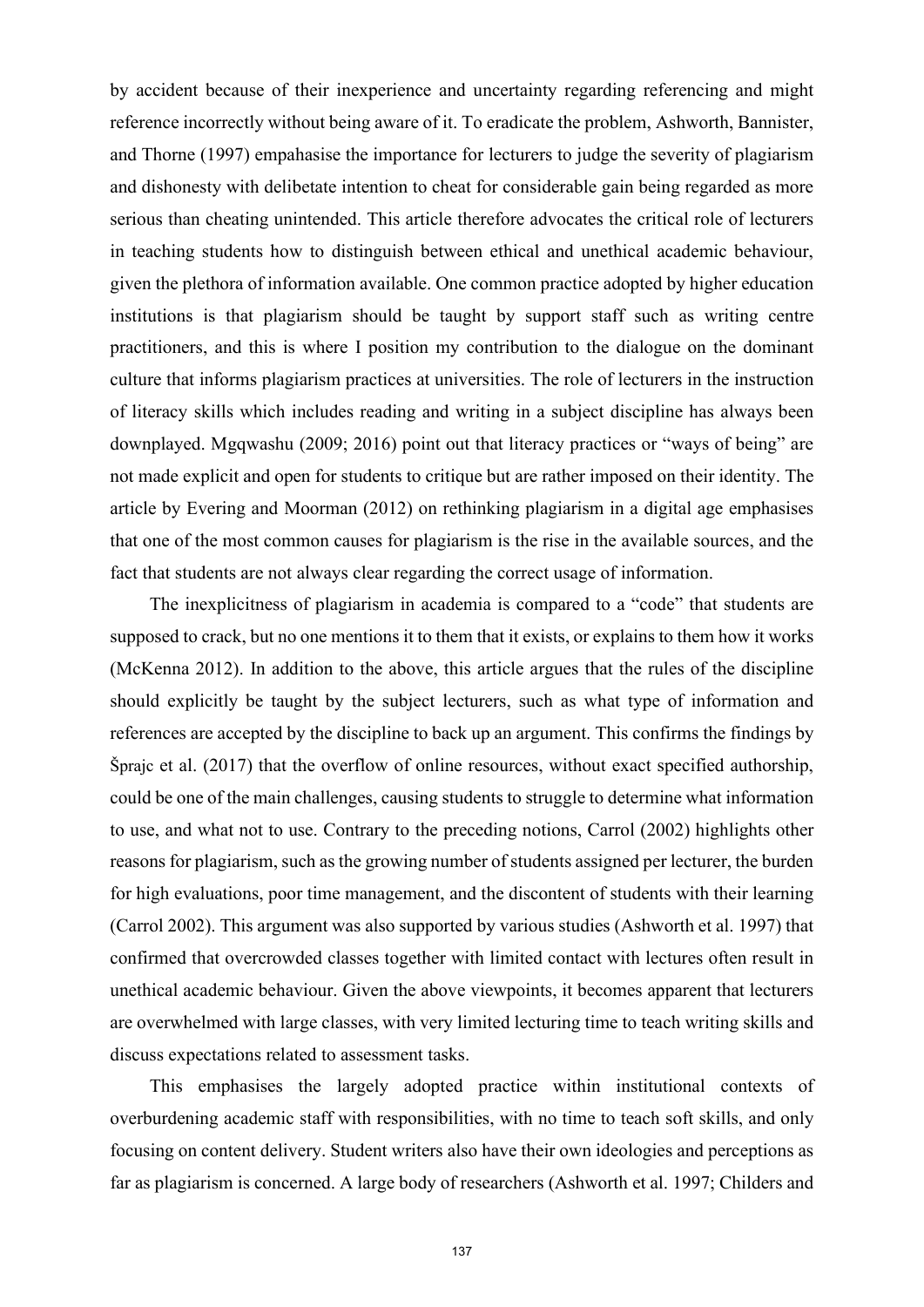Bruton 2016; Fish and Hura 2013; Halupa and Bolliger 2015) have noted that students are unaware of good academic writing practices, and how to produce their own ideas and quality publications. Consequently, they downplay their dishonest behaviour, and do not regard borrowing ideas from other sources as an offense.

## **Main contributing factors of plagiarism in higher education**

The reasons for plagiarism in higher education have become a topic of interest for many authors. The reasons differ from being sluggish (Dordoy 2002), inadequate time management (Dordoy 2002), peer pressure, (Devlin and Gray 2007; Dordoy 2002; Errey 2002; Park 2003; Wilhoit 1994), pressure to obtain top marks (Dordoy 2002; Park 2003; Wilhoit 1994), academic skills, teacher factor, different pressures from the public, and pride (Šprajc et al. 2017). The reasons for plagiarism can be classified as follows: technology and information, control, penalty and consequences, academic writing skills, lecturer aspect, pressures from the external public, selfimportance, and other reasons. Reasons for plagiarism such as confidence, accomplishment, desire, and paper drive are debated by several authors (Angell 2006; Rettinger and Kramer 2009; Williams, Nathanson, and Paulus 2010). Plagiarism is often not an intentional act by students. The increase in group submissions (Wilhoit 1994), misinterpretation of rules (Dordoy 2002), and being uninformed of what plagiarism involves (Dordoy 2002) are some of the reasons for students committing plagiarism.

Contrary to the above reasons, the findings by Underwood and Szabo (2003) indicate that academic dishonesty is an adequate choice for many with a fear of failure, whilst timemanagement challenges are also provided as a reason for students making themselves guilty of academic misconduct. Fish and Hura (2013) believe that plagiarism is more likely to take place when students do not have a clear understanding of what plagiarism entails, when they observe that it is common amongst their peers, and when the believe that plagiarism has minor consequences. On the other hand, Barnas (2000) believes that the core cause for plagiarism is the lecturer aspect.

This article supports Barnas' argument that lecturers should do more to teach students about acts of plagiarism, and that they should serve as advocates for promoting anti-plagiarism strategies. The findings by Rettinger and Kramer (2009) also confirm that the most common cause for plagiarism is the inadequate composition of lecturer notes that lead to incorrect intext referencing. It is important for students to know what the researchers' words are, not only written, but verbal as well. Concerns such as distinguishing between primary and secondary sources can contribute towards plagiarism, as it might not be clear to students. Consequently, in agreement with Rettinger and Kramer (2009), my view is that lecturers should not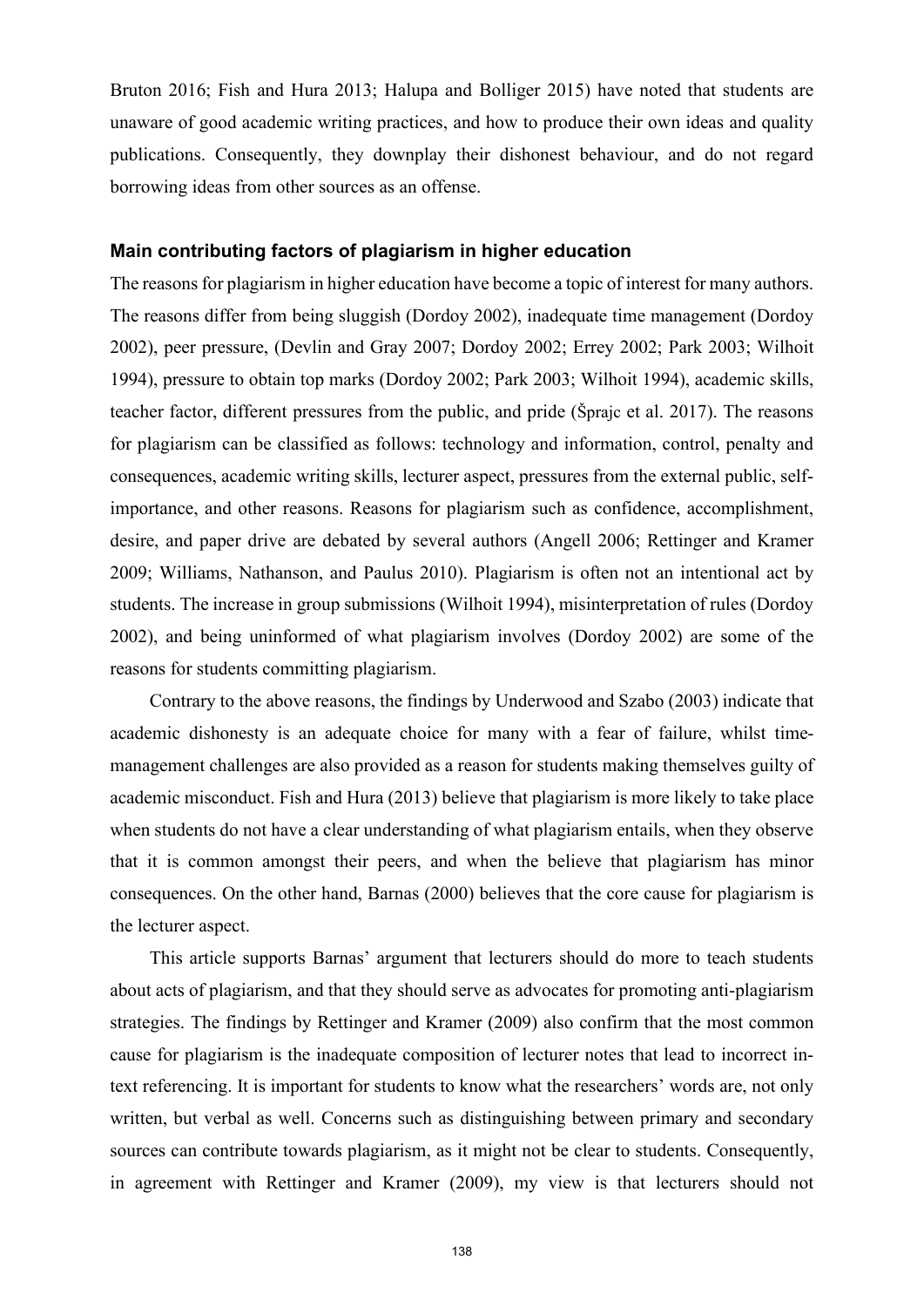underestimate their effective role in preventing plagiarism within the institutional environment.

The findings by Songsriwittaya et al. (2009) confirmed that the main reason for students displaying dishonest academic behaviour such as plagiarism, is their ambition to obtain high grades, and to compare their achievements with classmates. Students with performance goals will most probably commit plagiarism compared to students who set mastery goals. The viewpoints of Engler, Landau, and Epstein (2008), and Hard, Conway, and Moran (2006) are also notable, as their research enunciates that plagiarism is a direct result of social customs and peer relations. Their definitions discovered that students mainly plagiarise because of time constraints, or simply because they did not believe that they could score high marks by submitting independent work (Šprajc et al. 2017). They further discovered that a noteworthy proportion of students plagiarise because they know of peers who plagiarise, and therefore believe that it is a common practice (Culwin and Lancaster  $2001, 36-41$ ). With the easy access to both digital and advanced digital technology, some researchers have found that students are more likely to disregard academic integrity to commit plagiarism than otherwise (Chang et al. 2015). It is evident that most students resort to plagiarism due to their urge to compete with classmates and their desire to score high marks.

# **Plagiarism prevention measures implemented by institutions of higher learning**

It has commonly been accepted in higher education that there have not been any practical solutions on a plagiarism preventative approach in a classroom setting, but rather at an institutional level. Historically, plagiarism detection programmes have never been used previously for higher education studies (QAA 2016). With the significant increase in plagiarism, higher education institutions are forced to adopt anti-plagiarism policies as well as technology to detect it. Well-known plagiarism detection programmes such as SafeAssign Turnitin, and MyDropBox are strategies in place to deter plagiarism (Mahabeer and Pirtheepal 2019). The framework suggested by Scanlon (2003) proposes that the only solution to deter plagiarism is the implementation of a clear and consistent policy which should be enforced. Despite of these plagiarism detection programmes major challeges in assessment practices continue (Walker 2010). Research by Razi (2015) and Walker (2010) argues that these strategies on its on cannot resolve plagiarism, and and still remains the responsibility of academics to score assessments tasks and to assess the degree of plagiarism which requires a systematic approach. Similarly, the research by Chew et al. (2015) concludes that it remains the responsibility of academic staff to decide if the highlighted text is legitimate or not in the specific discipline and institution.

Previously, lecturing staff were expected to draw from their experience and knowledge of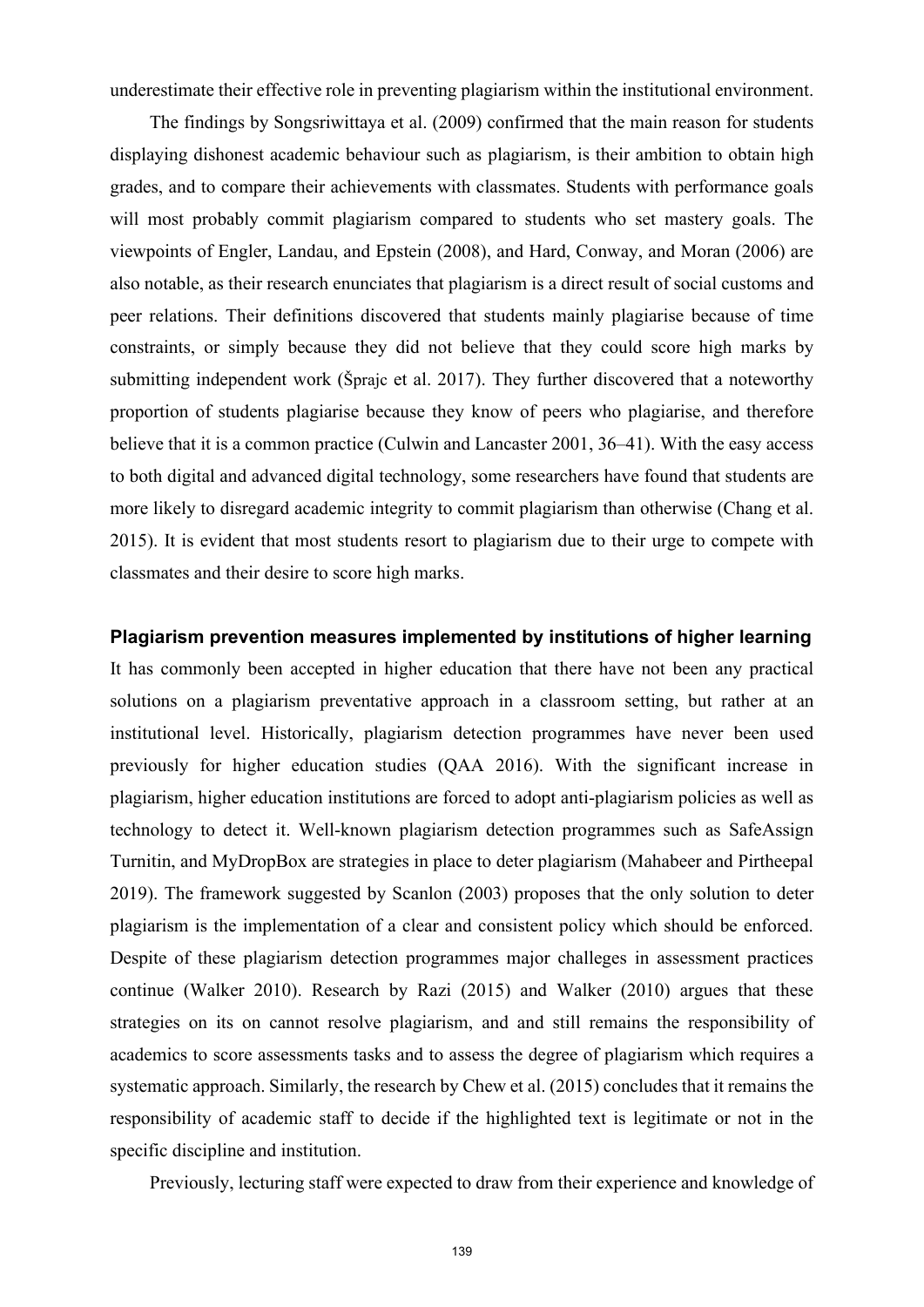individual students to spot cases of plagiarism, and then communicate with university tutors to give penalties. Walker (2010) therefore suggest that academics should approach plagiarism reports with wariness as it does not always reflect "genuine plagiarism" and points out that is the academic's responsibility to evaluate the extend of plagiarism and if it occurred intentionally or accidentally. Today, most universities have had to implement increasingly technical resolutions in order to implement their proactive anti-plagiarism policies, using "Web-based plagiarism detection services" (Culwin and Lancaster 2001, 36–41). In their research, Culwin and Lancaster (2001, 36–41) revised several such anti-plagiarism services and discovered that each of them offered a similar service which hyperlinked the Web pages of a student's submission that contains similar text. As lecturers become more conscious of their role in teaching disciplinary writing conventions, they can advise students on how to paraphrase the hyperlinked parts in assessment tasks or remove or add words and sentences in their tasks.

The research of Culwin and Lancaster (2001, 36–41) further proposed four stages of plagiarism in the detection process. They explained that their model is developed to demonstrate how an automatic pro-active method to plagiarism detection can be applied. During the *collection stage*, students are expected to submit their work on the system, generally through a "Web front end". Subsequently, the *detection stage* follows, where the research assignment is put through a detection process, which results in a record of student submissions, or groupwork submissions, which seem similar.

This is then followed by a "*human-led stage*" called "confirmation", where an assigned person validates whether the similarity described signifies plagiarism. It is possible for the system to falsely report similarities, also known as a "*false hit"* (Culwin and Lancaster 2001, 36‒41). The similarity could be the result of two students legitimately quoting from the same cited sources, which does not count as plagiarism. Any similarity still regarded as plagiarism proceeds to the further *investigation stage*, which could lead to a penalty. According to Culwin and Lancaster (2001, 36–41) the detection process is the "*computationally intensive*" stage, as a significant number of student assignments need to be compared with one another to detect intracorpal plagiarism and compared to external sources to detect extra-corpal plagiarism.

The biggest challenge is to determine which "possible disguised parts" of the assignment are stored where (Culwin and Lancaster 2001, 36–41). In addition to finding true hits, detection systems should also not be capricious to ensure that they avoid "*missed pairs"* (Culwin and Lancaster 2001, 36–41). A "missed pair" refers to a pair of submissions where there is substantial similarity, but the "detection engine" does not point out, or flag it as such (Culwin and Lancaster 2001, 36–41). Furthermore, submissions might be processed independently as they come in, or group processed. Either way, a complete set or *corpus* of submissions is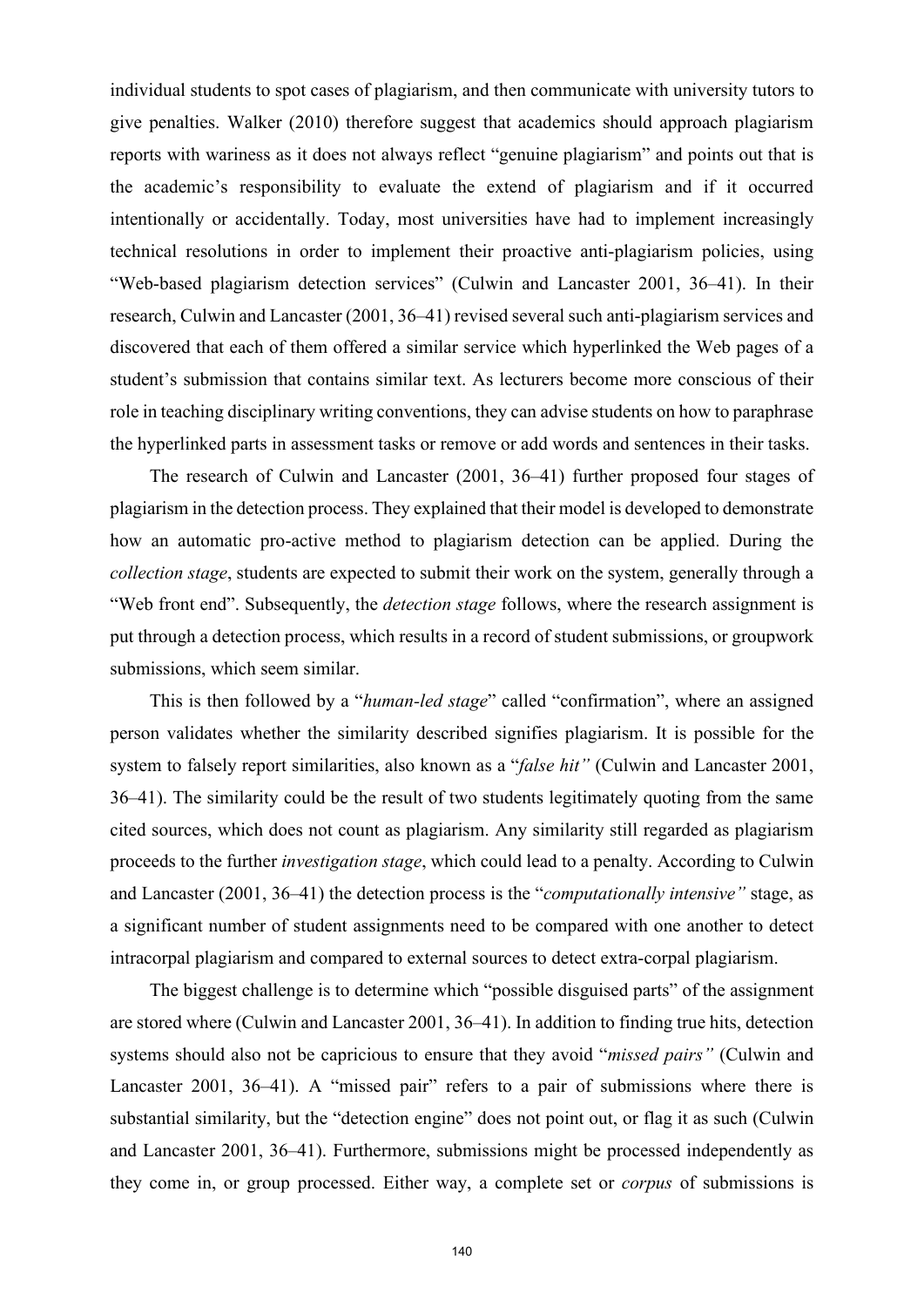prepared during frequent time pauses (Culwin and Lancaster 2001, 36–41).

The "*judgementally complex* stage" is when tutors have confirmed any noticed similarity during the detection process (Culwin and Lancaster 2001, 36–41). Knowledgeable tutors must ensure that they are reliable, not capricious, and clear. It can therefore be argued that a person involved during the plagiarism detection process will need training and require extensive knowledge on what "undue similarity" is. This suggests that the process requires subject experts who have knowledge of the field at hand, and who are aware of the principles of good teaching (Leask 2006, 197). To a large extend, the work of many authors (Landau, Druen, and Arcuri 2002; Carroll 2007; Oxford Centre for Staff Development 2002) concurs with the above viewpoint, as they all highlight the importance of teaching academic writing paraphrasing skills to students to become conscious of their practices, and where they may be plagiarising. In addition, the research by Brown and Janssen (2017) affirms the importance of teaching the requirements and rules of good referencing practices and advising students accurately on how to test their individual work before submitting it.

Moving forward, I direct the argument toward unpacking the critical role of lecturers in educating students on the expectations of writing in their subject disicpline, and by so doing, eliminating the decontextualised approach of divorcing students from their social contexts, which has become a common phenomenon at most universities.

# **Rethinking assessment practices to embrace innovative and critcal thinking amongst students to avoid plagiarism**

As noted above, there are several dominant ideologies that underpin and continue to inform plagiarism practices. Chew et al. (2015) noted that since the change of view on plagiarism detection a shift occurred in the thinking of the role of Turnitin as a self-taught instrument for students. Knight (2001, 21) made a valuable contribution by linking plagiarism to poor assessment practices. He states, "plagiarism is an example of students who respond, logically to teachers' slack assessment practices" (Knight 2001, 21). Consistent with his findings, Davids and Waghid (2017) criticise the currently assessment practices in higher education as being problematic and emphasises the disengagement between, assessment practices, and teaching and learning. Furthermore, this argument was also supported by Razi (2015) who argues that assignment writing on its own is a complex process for students but more perplex for academics to design assessment tasks which aims to discourage plagiarism and assessing such tasks.

They further advocate for assessments to unfold during teaching time with a purpose instead of standardised institutional tests should be part of teaching and not isolated events (Davids and Waghid 2017). A shift from the recycling of assessment tasks to assessment that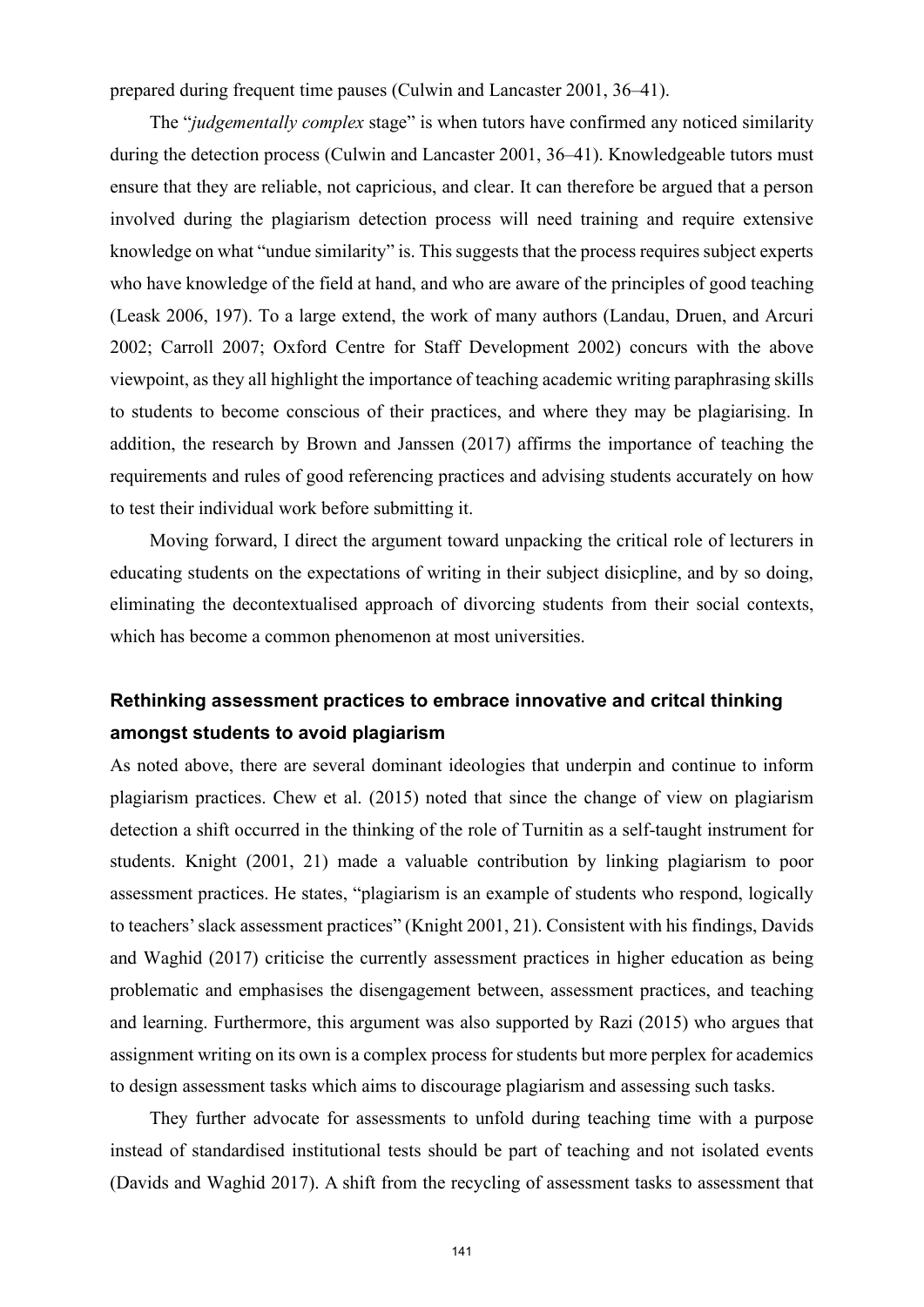involves critical analysis of varied present articles, or analysing the previous week's newspaper articles, will be helpful and should be encouraged. Furthermore, Knight (2001) encourages lecturers to design distinctive tasks by comparing papers, reviewing a current publication, and annotating bibliography, where students will not be tempted to plagiarise. Sheridan (2015) confirms that the result of plagiarism decreases a person's creativity and originality. For such type of assessment tasks students will demonstrate enthusiasm to think critically rather than wasting time on searching for information on the internet. There is a need to give serious consideration to the design of assessment tasks, and for lecturers to adapt their practices to accommodate the diverse student body that they teach.

In line with reimagining assessment task design, the research of Brown, Rust and Gibbs (1994) enumerate that students should not only be part of the learning process, but also in compiling of course material, the setting of assessment tasks, discussing assessment criteria, and providing feedback. It is important for students to be active participants in the assessment process by obtaining their views on the types of assessment methods they would favour to determine their learning outcomes. This may entail a parting from the "one-size-fits-all" approach to assessment practices as advocated years earlier by practitioners (Black and Wiliam 1998; Knight 2001). Their findings encourage the idea of assessment tasks that generate feedback that contributes towards students' learning. Carless (2009) points out that a major factor that limits ethical learning-orientated assessment practices is the absence of trust and how mistrust can restrict assessment development and fruitful student learning. Consequently, Carless (2009) recommended to move away from "defensive" assessment. Barnard, Schurink, and De Beer (2008) believes that personal drive such as desire and ambition can also function as a possible menance to ethics because personal ambitions and desires may persuade a person to only act in the best interest of yourself, dishonestly.

This perspective aligns with the findings of Ramsden (2008) who picked up that assessment was regarded an as add-on activity instead of being an important aspect thereof. In addition, he argues that this outlook on assessment is perceived as being more significant than the discipline knowledge, and the techniques for assessing and if indeed they are assessing discipline knowledge accurately. It can therefore be argued that when we start thinking of rethinking assessment practices, we need to pay attention to what Badat (2010) notes, as the purpose of higher education is to "produce, through engagement between dedicated academics and students around humanity's intellectual, cultural and scientific inheritances, highly educated graduates that ideally can think effectively and critically; have achieved depth in some field of knowledge, and have a critical appreciation of the ways in which we gain knowledge and an understanding of the universe, of society, and of ourselves" (Badat 2010, 3). Whether or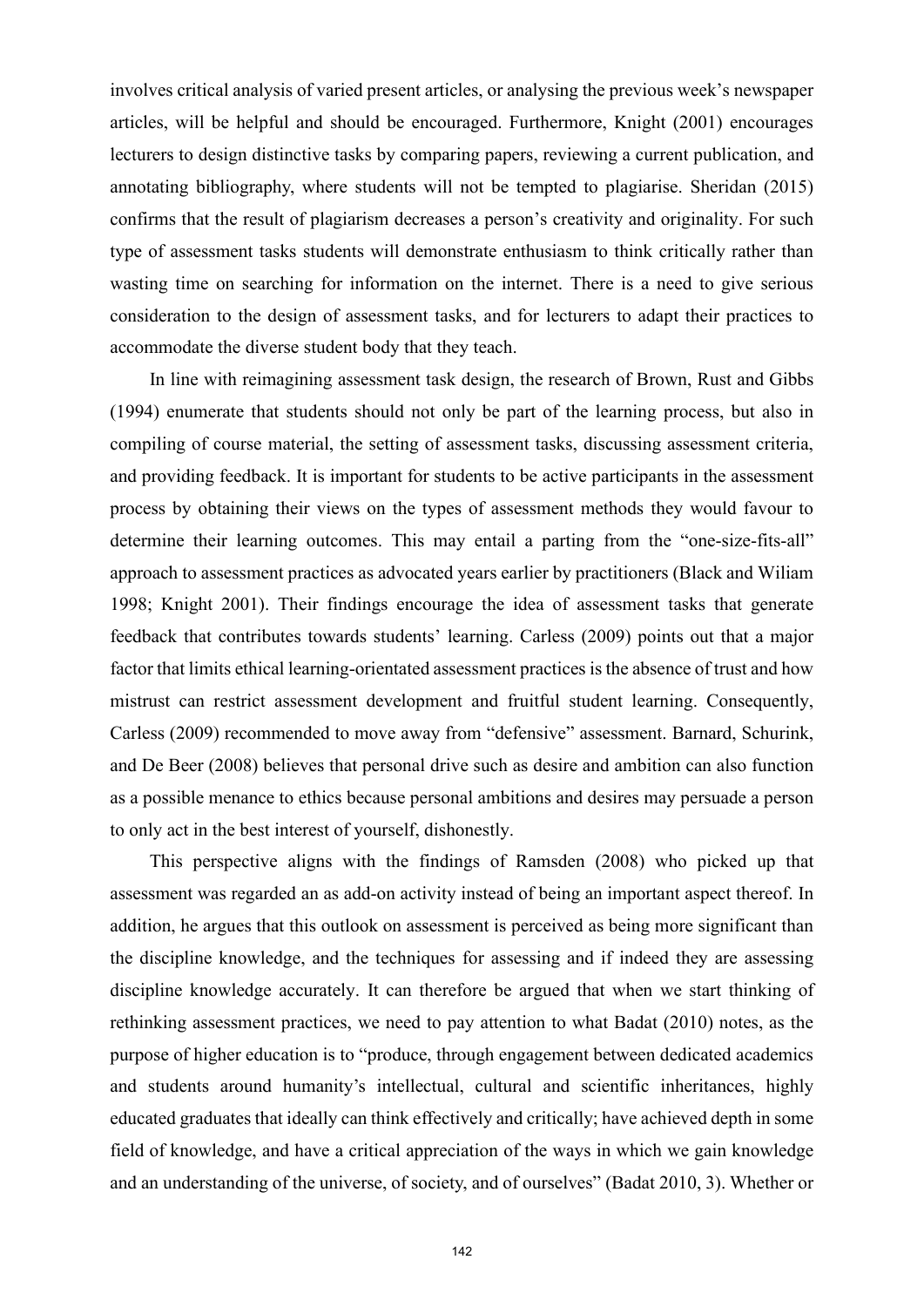not this actually takes place, knowledge cannot be produced if students are being given the same type of assessment tasks over and over, as they will not see the need to do any research when the information is already available to them. In their contribution towards the rethinking of assessment practices, Stefani and Carroll (2001) also support the principle of assessment for learning by arguing that plagiarism must be an approach to make sure that lecturers give clear instructions and information on the rules in the discipline with as far as crediting sources and citation.

The findings by Chew et al. (2015) concluded that the aim of Turnitin is not to be utlilised as a "plagiarism detection tool" (policing tool) to penalize students but rather be used as a powerful self-assessment learning instrument to assist students. One way to achieve this is through the use of the Turnitin originality report as a pedagogical device to improve the academic writing practices of students through by allowing them multiple submission options (Mahabeer and Pirtheepal 2019).

The research by Chew et al. (2015) suggests that for such an approach to be successful, students will need explicit explanations on the interpretation of the original report to avoid misinterpretation and emotional stress and fear amongst students. This calls for a standardised "Turnitin policy" be in place to enable a continuous learning experience for all students in an institution; and Turnitin similarity reports should not be the sole determinor to identity student plagiarism (Chew et al. 2015).

The research by Lorraine et al. (2001) suggested that academic staff who instruct students to write essays as an assessment task should model to students what a good essay looks like and show them how to acknowledge the sources used. In a recent article, Mahabeer and Pirtheepal (2019) enumicates that appropriate assessment design must be rooted in student plagiarism prevention. They further noted that assessment practices where students are not active participants, and assessment tasks that remain the same every year does not stimulate original thinking, thus influences acts of plagiarism (Mahabeer and Pirtheepal 2019).

# **The adoption of a socially constructed approach to contexualise the context of teaching and learning**

A large body of theoretical and conceptual frameworks is available on how to reduce the plagiarism range in higher education. This includes the eradication of the decontextualised model of literacy by Boughey and McKenna (2015), which model divorces students from their social context, and which has been largely criticised by them. These authors are of the opinion that this model denies students access to the disciplinary literacy practices such as reading, writing, thinking, and speaking. Within the wider institutional context, assumptions about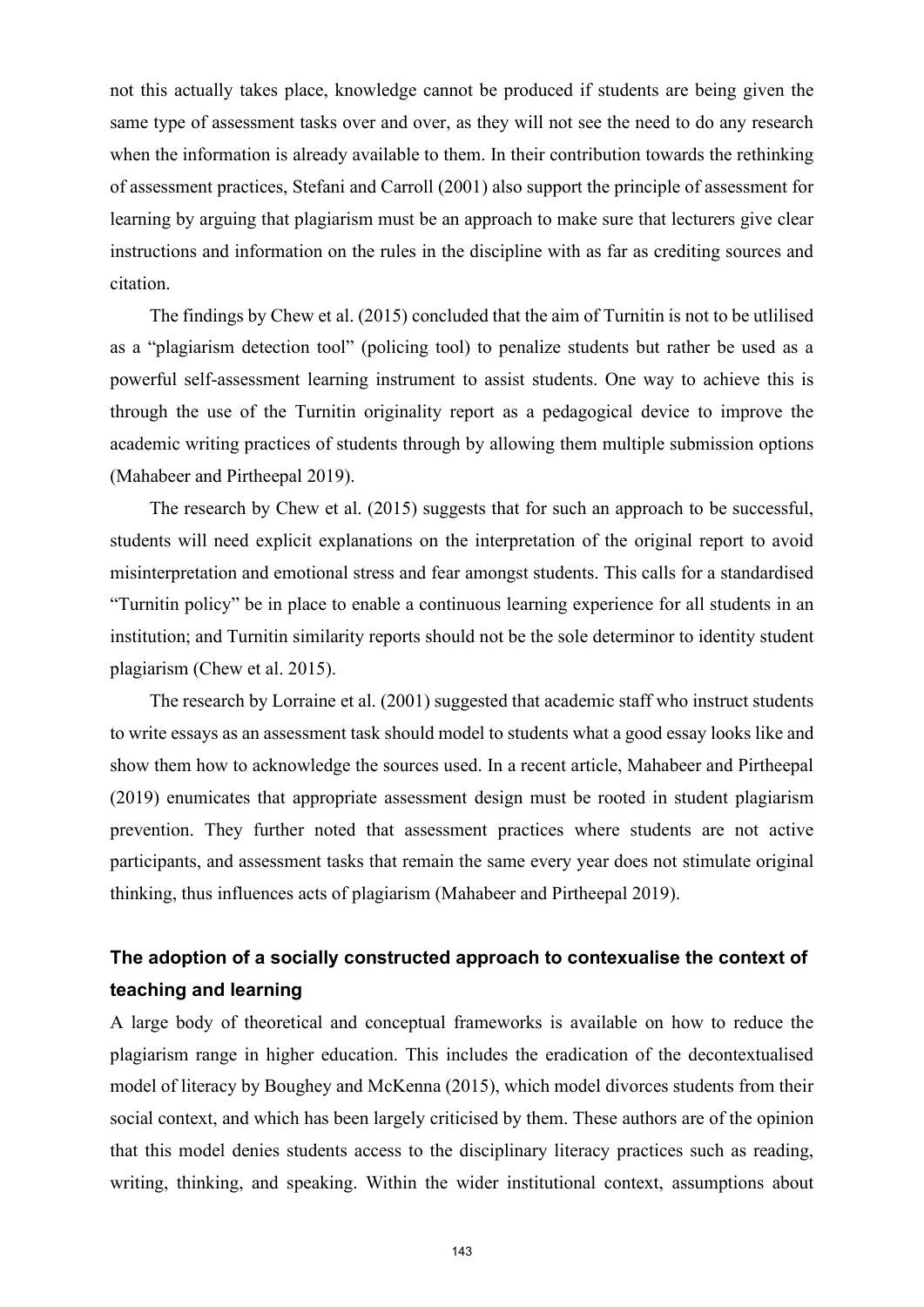literacy practices are that such practices should be outsourced to support staff such as reading and writing lab practitioners, while lecturers focus on delivering the content. Based on these parameters, the contextualised model contributes positively to the academic identities of students, as it considers reading and writing practices at university as profoundly socially constructed.

In agreement with Stefani and Carroll (2001), I concur that the decontextualised model is not as useful as assisting students with writing skills, which forms part of the mainstream courses that they are taking. This argument was also supported by many researchers (Jia et al. 2012; Shah, Modha, and Dave 2016; Soori et al. 2015), who propose that lecturers should directly be involved in checking the students' assignments. This article therefore argues that the teaching of literacy practices in a course should not be the responsibility of support staff, but of the lecturer as the subject discipline specialist.

The research by Leibowitz and Bozalek (2014) concluded that writing centres cannot engage adequeately with lecturers in a thorough dialogue about the role of writing and the type of tasks set, partly because of the supremacy such a project has, and partly because of the person-power considerations. There is still a serious need in the institution to create awareness of the important role that lecturers play to nuture academic writing skills, and the limitations of writing centre practitioners to foster such skills. On a more practical level, Luckett (1995; 2001) argues that knowledge and skills are discipline specific, and that they are more socially and culturally located than the more practical skills, such as computer literacy, which may be flexible and may easily be moved from one discipline to another. This assertion was originally highlighted by Breier (1998), who suggested that generic skills can generally be taught, and can then simply be shifted from one discipline to another.

Contrary to this, Luckett (2001) identified that complex skills such as communication, interpersonal, problem-solving and reasoning skills are discipline specific and demand knowledge of the different discourses. Lecturers, as the subject experts, already meet this requirement, as they have access to powerful knowledge, since their task is to ensure that discipline knowledge is communicated when they teach in order for students to become part of the discourse community. As a writing centre coordinator, I engage with many students, and I came to realise that language is not a barrier for them, and that lecturers need to be made aware that students know how to write, they just find it hard to write in their subject disciplines.This emphasises critical awareness of literacy practices in the disciplines, and was supported by writing centre practitioners in South Africa, who argue that "academic literacy practices could not be separated from learning how discourse functions, or from socialising students into disciplinary practices from the political consequences of learning or exclusion of learning the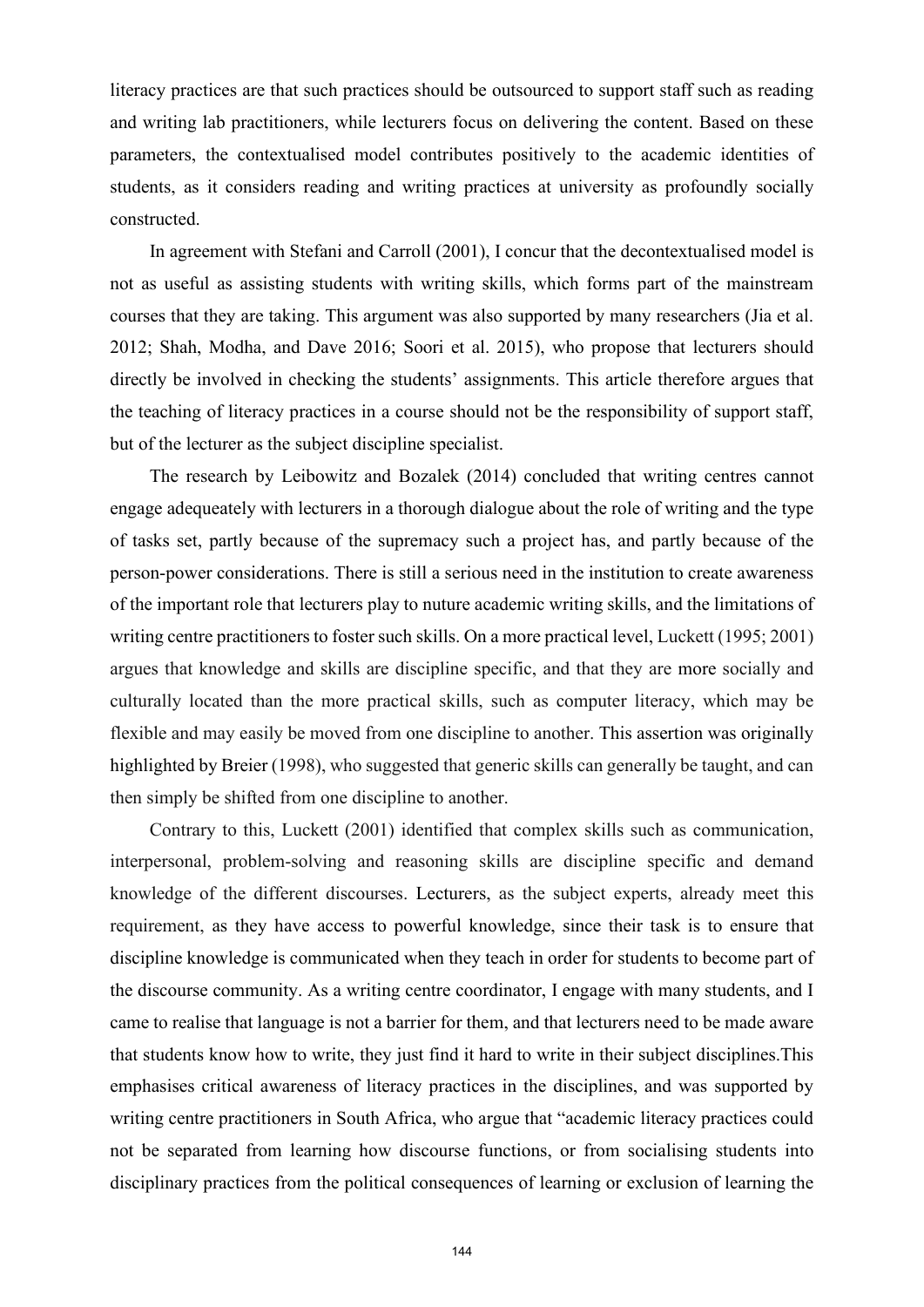academic language" (Archer and Richards 2011, 7).

Also drawing from the work of Gee (1990 in Jacobs 2005, 478), advocating that a contextualised approach postulates that people who have been appointed to teaching discourses are in the best position to change the social structures at institutions that continue to marginalise non-mainstream students. I propose a literacy foundation development course to be implemented in each academic programme, as students need to acquire new literacies during each level of study, and not only in their first year. From these perspectives, the challenges faced by students with regards to plagiarism is evident to stem from the alienating approach in the higher education context (Boughey 2005).

## **Socialising students into disciplinary writing**

The Socially Constructed Theory by Boughey and Mckenna (2015) highlights the importance to teach students how to make evidence-based "knowledge claims" that are expected by specific disciplines to master the academic literacies. For students to be able to make evidence-based knowledge claims, they should be made aware of what is valued in the discipline and should be taught how to make and substantiate such claims. To conform to the writing in the discipline, students should be exposed to frequent writing practices that permit them to test and enhance the type of claims and evidence that "count" within a specific discipline, as well as how they relate to an argument. This is achieved through frequent drafting and handling with feedback. Drawing on Knight's (2001) assessment for learning, he postulates that students should get continous feedback on their assessment tasks, which gives them a chance to improve on their writing.

This model promotes the idea of plagiarism as part of the lesson plan where it is discussed in class. Knight (2001, 21) argues that "poor assessment practices invite plagiarism". The ideal of this approach is for lecturers to realise that assessment is given for learning purposes, and therefore should be conscious of the function to help students to identify their errors and rectify misconceptions in their assessment tasks. This model was also in line with the findings by the Quality Assurance Agency (QAA 2016, 13), which stated that feedback on students' work should be specific, clear, and detailed, and should be accessible to students through several written, verbal, and online mechanisms. By providing feedback to drafts of students, lecturers would introduce students to disciplinary ways by learning how to write in their subject discipline.

This is still a challenge, as many lecturers underestimate their role in teaching students the rules of plagiarism, and are therefore more than happy to refer them to support services staff to be assisted with plagiarism challenges. This viewpoint was supported by Hodges (1997, 78),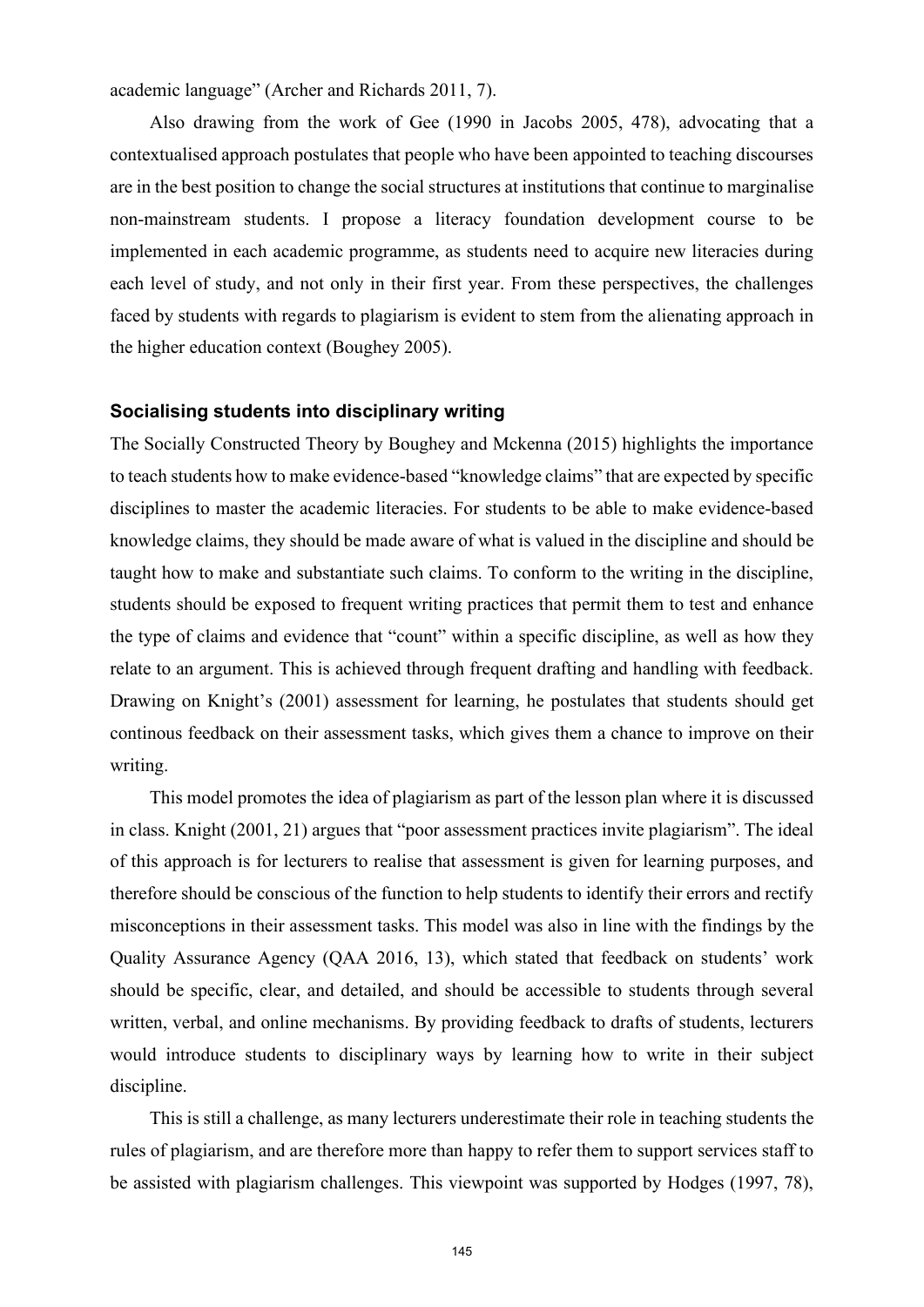who noted that the different ways in which academic staff can support students to enhance their writing.This is also consistent with the research of Maxwell and Schwimmer (2016) who acknowledge that in order for academics to assist students it is important that they include mini assessment tasks that will assist students to learn referencing and paraphrasing within the withing the spcific disicpline they teach, which is, academic writing skills. The fostering and acomplishment of academic writing skills in such a manner that it strenghten the academic process instead of just focusing on plagiarism detection (Maxwell and Schwimmer 2016).

The findings by Flower (1979) and Paxton (1994) confirm that students pay far more attention to the final mark on their assignments where there is no feedback compare to work in progress where feedback is given. This report highlights that student should consider plagiarism as a key aspect of their learning. Like the main argument of this report, it is recommended that the results from plagiarism detection software should be used to give formative feedback to assist students to avoid plagiarism, and it must be successfully integrated into the computergenerated systems for electronic submissions.

## **CONCLUSION**

This article has highlighted the main reasons why students resort to plagiarism, and possible measures to deter it. If lecturers should critically reflect on their role to assess students for learning purposes by introducing them to disciplinary writing, it is possible to see the merit in a feedback-centered approach instead of an add-on activity to their work. It would be a variable step to give students continuous feedback on their assessment tasks, and not only a final mark which provides no opportunity for improvement, and thus missing the chance to learn how to write in the subject discipline.

By opening a discussion on the importance of teaching academic literacy skills to students and thus ensuring that they have access to the disciplinary ways of writing, I have demonstrated the critical role of lecturers to socialise students in academics and developing their academic identity. Shifting to approaches that support a humanising pedagogy with student writers has much to offer in the rethinking of assessment pedagogy and practices. Ideally, plagiarism should be used as an effective tool, if used correctly, to teach students the literacies of the discipline, such as the knowledge that is valued by the discipline, and what constitues a good argument in the discipline, rather than referring students to academic support services. The classroom should be a place where students can engage in a conversation on plagiarism, and how to distinguish between ethical and unethical behaviour when selecting and using information for an assesment task.

This article has mainly argued that lecturers should become conscious of their role in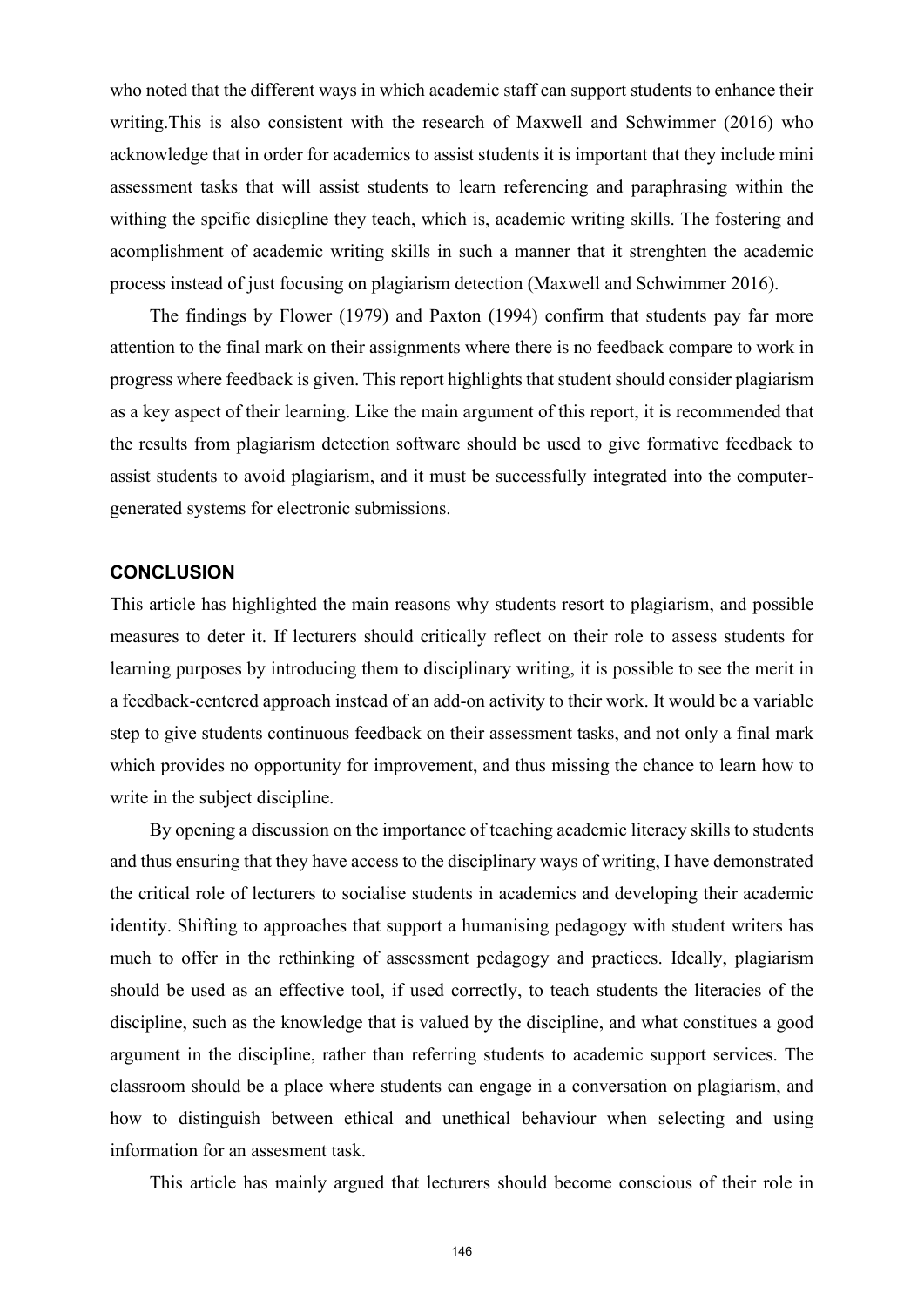teaching the literacy practices of the discipline such as writing, reading, speaking and arguing, and avoid outsourcing the task to external practitioners in the institution. The expectations that are then brought to the classroom will be framed involving a discourse that enables the student to become an academic. This will therefore be the departure point from what has become the common classroom tenet, which stresses the importance of seeking plagiarism assistance from external practitioners such as librarians, writing centre and e-learning staff, over the role of lecturers as discipline experts in teaching plagiarism rules. The merit of using plagiarism feedback for assessment purposes largely depends on well-formulated and -planned assessment tasks embedded in teaching the writing rules of the discipline; thus, ensuring that students are equipped with literacy practices such as reading, writing, and thinking in preparation of becoming future academics. This article does not contend that the usage of feedback for assessment purposes is the only approach to avoid plagiarism, but there is potential in using plagiarism feedback to socialize students into disciplinary ways of writing by adapting to a more active classroom engagement. Plagiarism feedback has the potential to enable classroom engagement and improve teaching philosophies and assessment practices, whilst curbing the influx of students to seek assistance from support staff on how to avoid plagiarism. Through engaging with students as potential academics, the classroom engagement has the potential to become more accommodative as lecturers invest in the becoming of students as discipline experts.

#### **REFERENCES**

- Angell, L. R. 2006. "The relationship of impulsiveness, personal efficacy, and academic motivation to college cheating." *College Student Journal* 40(1): 118-131.
- Archer, A. and R. Richards. 2011. "South African writing centres as alternate pedagogical spaces." In *Changing spaces: Writing centres and access to higher education in South Africa*, ed. A. Archer and R. Richards, 5-15. Stellenbosch: Sun Media.
- Ashworth, P., P. Bannister, and P. Thorne. 1997. "Students on the Qualitative Research Methods Course Unit. Guilty in whose eyes? University students' perceptions of cheating and plagiarism in academic work and assessment." *Studies in Higher Education* 22(2): 187–203.
- Badat, S. 2010. *The challenge of transformation in higher education and training institutions in South Africa.* Development Bank of Southern Africa.
- Barnard, A., W. Schurink, and M. A. De Beer. 2008. "Conceptual framework of integrity." *South African Journal Industrial Psychology* 34(2): 40–49. https://doi.org/10.4102/sajip.v34i2.427.
- Barnas, M. 2000. "Parenting' students: Applying developmental psychology to the college classroom." *Teaching of Psychology* 27: 276‒277.
- Black, P. and D. Wiliam. 1998. "Assessment and classroom learning in Assessment in Education." *Principles, Policy & Practice* 5(1): 7–74.
- Blum, S. 2010. *My Word! Plagiarism and College Culture*. Ithaca, New York: Cornell University Press.
- Boughey, C. 2005. "Epistemological access to the university: An alternative perspective." *South African Journal of Higher Education* 19(3): 638‒650.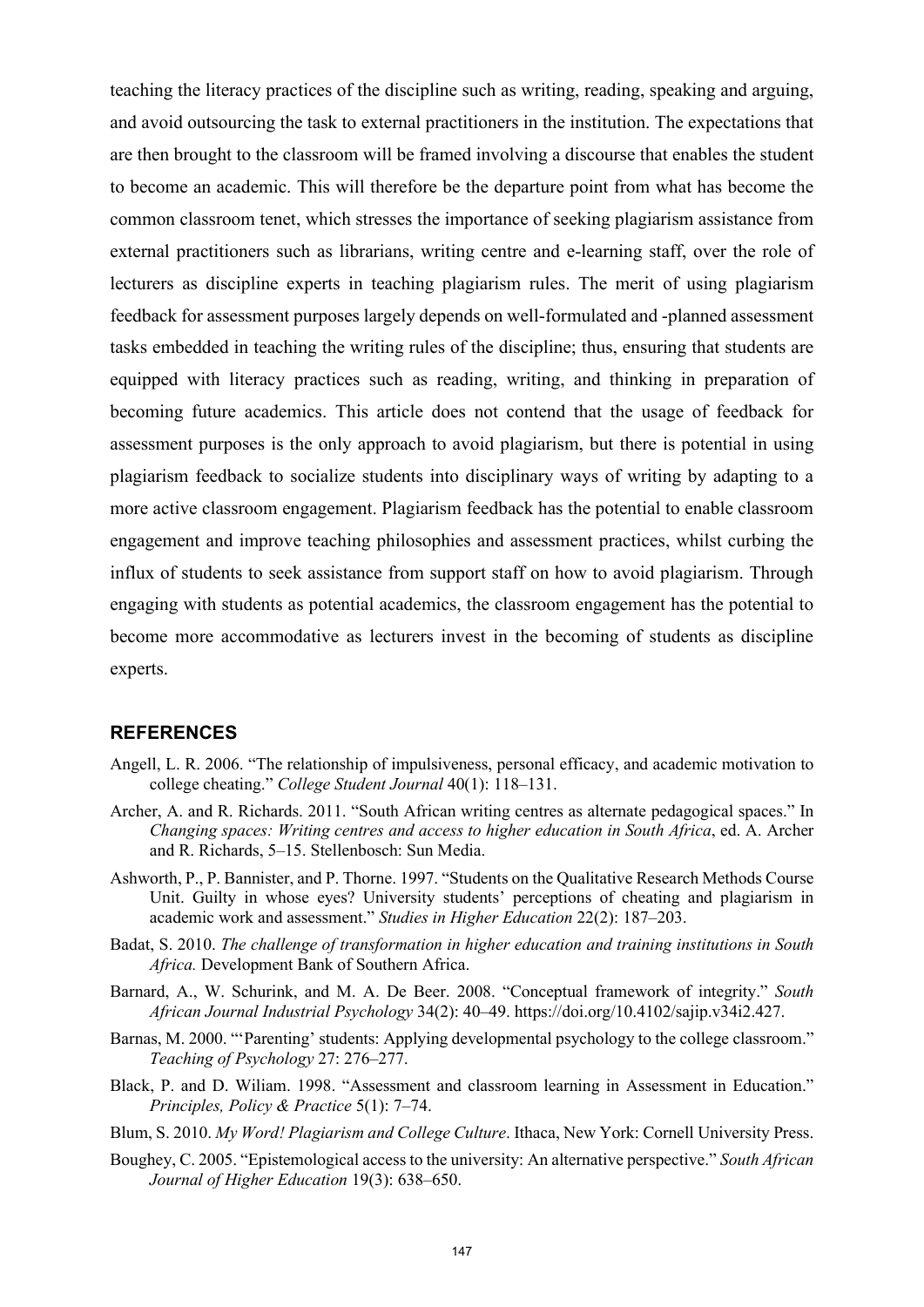- Boughey, C. and S. McKenna. 2015. "Analysing an audit cycle: A critical realist account." *Studies in Higher Education*. DOI: http://dx.doi.org/10.1080/03075079.2015.1072148.
- Breier, M. 1998. "The Role of the Generic Skill in Lifelong Learning: Panacea or Pipe-dream?" *Journal of Education* 23: 73–100.
- Brown, N. and R. Janssen. 2017. **"**Preventing Plagiarism and Fostering Academic Integrity: A Practical Approach." *Journal of Perspectives in Applied Academic Practice* 5(3):102–109.
- Brown, S., C. Rust, and G. Gibbs. 1994. *Strategies for diversifying assessment in higher education*. Oxford, Oxford Centre for Staff Development
- Carless, D. 2009. "Trust, distrust and their impact on assessment reform." *Assessment & Evaluation in Higher Education* 34(1): 79–89. https://doi.org/10.1080/02602930801895786.
- Carroll, J. A. 2002. *Suggestions for teaching international students more effectively*. Oxford: Oxford books.
- Carroll, J. 2007. *A handbook for deterring plagiarism in higher education.* 2nd Edition. Oxford, England, Oxford Centre for Staff and Learning Development, Oxford Brookes University.
- Chang, C. M., Y. L. Chen, Y. Huang, and C. Chou. 2015. "Why do they become potential cyberplagiarizers? Exploring the alternative thinking of copy-and-paste youth in Taiwan." *Computers and Education* 87: 357‒367.
- Chew, E., S. Lin Ding, and G. Rowell. 2015. "Changing attitudes in learning and assessment: Cast-off 'plagiarism detection' and cast-on self-service assessment for learning." *[Innovations](https://www.researchgate.net/journal/Innovations-in-Education-and-Teaching-International-1470-3300) in Education [and Teaching International](https://www.researchgate.net/journal/Innovations-in-Education-and-Teaching-International-1470-3300)* 52(5): 454–463. https://doi.org/10.108 0/14703297.2013.832633.
- Childers, D. and S. Bruton. 2016. "'Should it be considered plagiarism?' Student perceptions of complex citation issues." *Journal of Academic Ethics* 14(1): 1‒17.
- Culwin, F. and T. Lancaster. 2001. "Plagiarism issues for higher education." *Vine* 31(2): 36‒41.
- Davids, N. and Y. Waghid. 2017. "University tests should be part and parcel of teaching not standalone events." *The Conversation* 5 June. Education. https://theconversation.com/university-testsshould-be-part-and-parcelof-teaching-not-stand-alone-events-78481.
- Devlin, M. and K. Gray. 2007. "In their words: A qualitative study of the reasons Australian university students plagiarize." *Higher Education Research and Development* 26(2): 181-198.
- Dordoy, A. 2002. "Cheating and plagiarism: Student and staff perceptions at Northumbria." *Proceeding of Northumbria Conference, Educating the future.* http://www.jisepas.ae.uk/ imageBs/rbouing/hAtDto.dyooue. (Accessed 29 January 2009).
- Engler, J. N., J. D. Landau, and M. Epstein. 2008. "Keeping up with the Joneses: Students' perceptions of academically dishonest behavior." *Teaching of Psychology* 35: 99–102.
- Errey, L. 2002. "Plagiarism: Something fishy? ... or just a fish out of the water?" *Teaching Forum* 50:  $7 - 20.$
- Evering, L. C. and G. Moorman. 2012. "Rethinking plagiarism in the digital age." *Journal of Adolescent and Adult Literacy* 56(1): 35‒44. http://dx.doi.org/10.1002/JAAL.00100.
- Fish, R. and G. Hura. 2013. "Students' perceptions of plagiarism." *Journal of the Scholarship of Teaching and Learning* 13(5): 33‒45.
- Flower, L. 1979. Writer-based prose: A cognitive basis for problems in writing. *College English* 41: 19– 37.
- Gee, J. P. 1990. *Social linguistics and literacies: Ideology in Discourses*. Basingstoke, Falmer.
- Halupa, C. and D. U. Bolliger. 2015. "Student perceptions of self-plagiarism: A multi-University exploratory study." *Journal of Academic Ethics* 13(1): 91-105.
- Hard, S. F. J., M. Conway, and A. C. Moran. 2006. "Faculty and colleges student beliefs about the frequency of student academic misconduct." *The Journal of Postsecondary Education* 77(6): 1058‒1080.
- Helgesson G. and S. Eriksson. 2015. "Plagiarism in research." *Medicine, Health Care and Philosophy*  $18(1): 91-101.$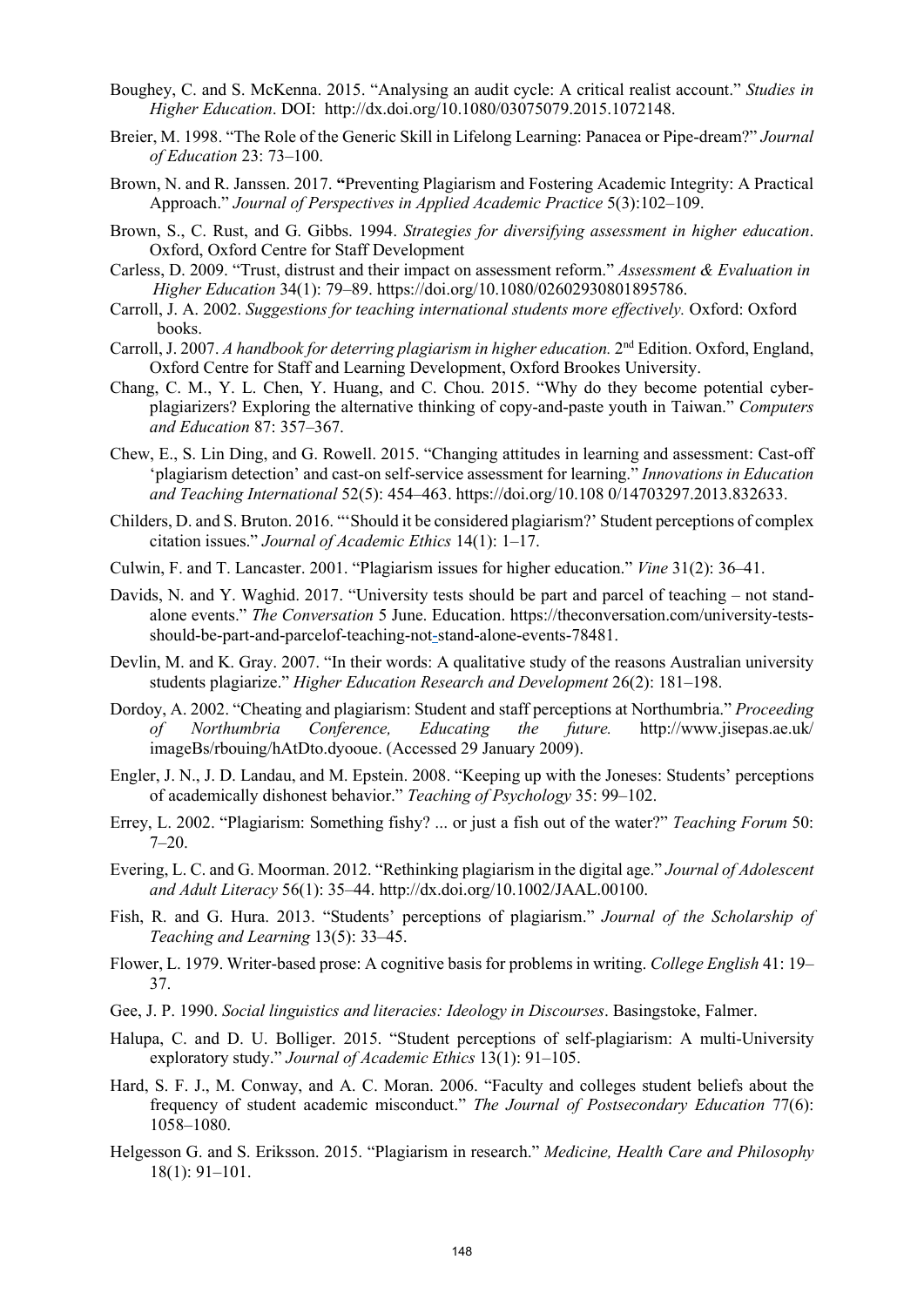- Hodges, E. 1997. "Negotiating the margins: Some principles for responding to our students' writing, some strategies for helping students read our comments." In *Writing to learn: Strategies for assigning and responding to writing across the disciplines,* ed. M. D. So⊄cinelli and P. Elbow, 77-103. San Francisco: Jossey-Bass.
- Jacobs, C. 2005. "On being an insider on the outside: New spaces for integrating academic literacies." *Teaching in Higher Education* 10(4): 475‒487.
- Jia, S., D. Liu, L. Zhang, and C. Liu. 2012. "A Research on Plagiarism Detecting Method Based on XML Similarity and Clustering." In *Internet of Things: International Workshop, IOT 2012, Changsha, China, August 17‒19, 2012. Proceedings,* ed. Y. Wang and X. Zhang*,* 619‒626. Berlin, Heidelberg: Springer Berlin Heidelberg.
- Jiang, H., L. Emmerton, and L. McKange. 2013. "Academic integrity and plagiarism: A review of the influences and risk situations for health students." *Higher Education Research and Development*  32(3): 369‒380.
- Knight, P. 2001. *A briefing on key concepts: Formative and summative, criterion and norm referenced assessment*. Learning and teaching support network (LTSN) generic centre.
- Landau, J. D., P. B. Druen, and J. A. Arcuri. 2002. "Methods for helping students avoid plagiarism." *Teaching of Psychology* 29(2): 112‒115.
- Larkham, M. 2002. "Plagiarism and its treatment in higher education." *Journal of Further and Higher Education* 26(4): 339‒349. http://dx.doi.org/10.1080/0309877022000021748.
- Leask, B. 2006. "Plagiarism, cultural diversity and metaphor Implications for academic staff development." *Assessment & Evaluation in Higher Education* 31(2): 183-199.
- Leibowitz, B. and V. Bozalek. 2014. "Access to higher education in South Africa." *Widening Participation and Lifelong Learning* 16(1): 91-109.
- Lorenz, J. M. 2013. "Cheating & Plagiarism in Nursing." http://nursing.advanceweb.com/Continuing-Education/CE-Articles/Cheating-Plagiarism-in-Nursing.aspx. (Accessed 24 September 2015).
- Luckett, K. 1995. "Towards a model of curriculum development for the University of Natal's Curriculum reform programme." *Academic Development* 1(2): 125‒139.
- Luckett, K. 2001. "A proposal for an epistemically diverse curriculum for South African higher education in the 21st century." *South African Journal of Higher Education* 15(2): 49–61.
- Mahabeer, P. and T. Pirtheepal. 2019. "Assessment, plagiarism and its effect on academic integrity: Experiences of academics at a university in South Africa." *South African Journal of Science* 11(5):  $1 - 8$ .
- Maxwell, B. and M. Schwimmer. 2016. "Professional ethics education for future teachers: A narrative review of the scholarly writings." *Journal of Moral Education* 45(3): 354–371. https://doi.org/10.1080/03057240.2016.1204271.
- McKenna, S. 2012. "The Context of Access and Foundation Provisioning in South Africa." In *Access and Success in Higher Education,* ed. R. Dunpath and R. Vithal, 50‒60. Cape Town: Pearson.
- Mgqwashu, E. 2009. "On becoming literate in English: A during- and post-apartheid personal story." *Language Learning Journal* 37(3): 293‒303.
- Mgqwashu, E. 2016. "On developing academic literacy in the mother tongue for epistemological access: The role of isiZulu as the LoLT in a South African University." *Current Issues in [Language](https://www.researchgate.net/journal/1466-4208_Current_Issues_in_Language_Planning) [Planning](https://www.researchgate.net/journal/1466-4208_Current_Issues_in_Language_Planning)* 15(1): 90–103.
- Motala, S. 2017. "Achieving 'free education' for the poor: A realisable goal in 2018? Introduction Part III." *Journal of Education* 68: 15–29.
- Oxford Centre for Staff Development. 2002.
- Park, C. 2003. "In other (people's) words: Plagiarism by university students literature and lessons." *Assessment & Evaluation in Higher Education* 28(5): 471–488.
- Paxton, M. 1994. "Case studies of tutors' responses to student writing and the way in which students